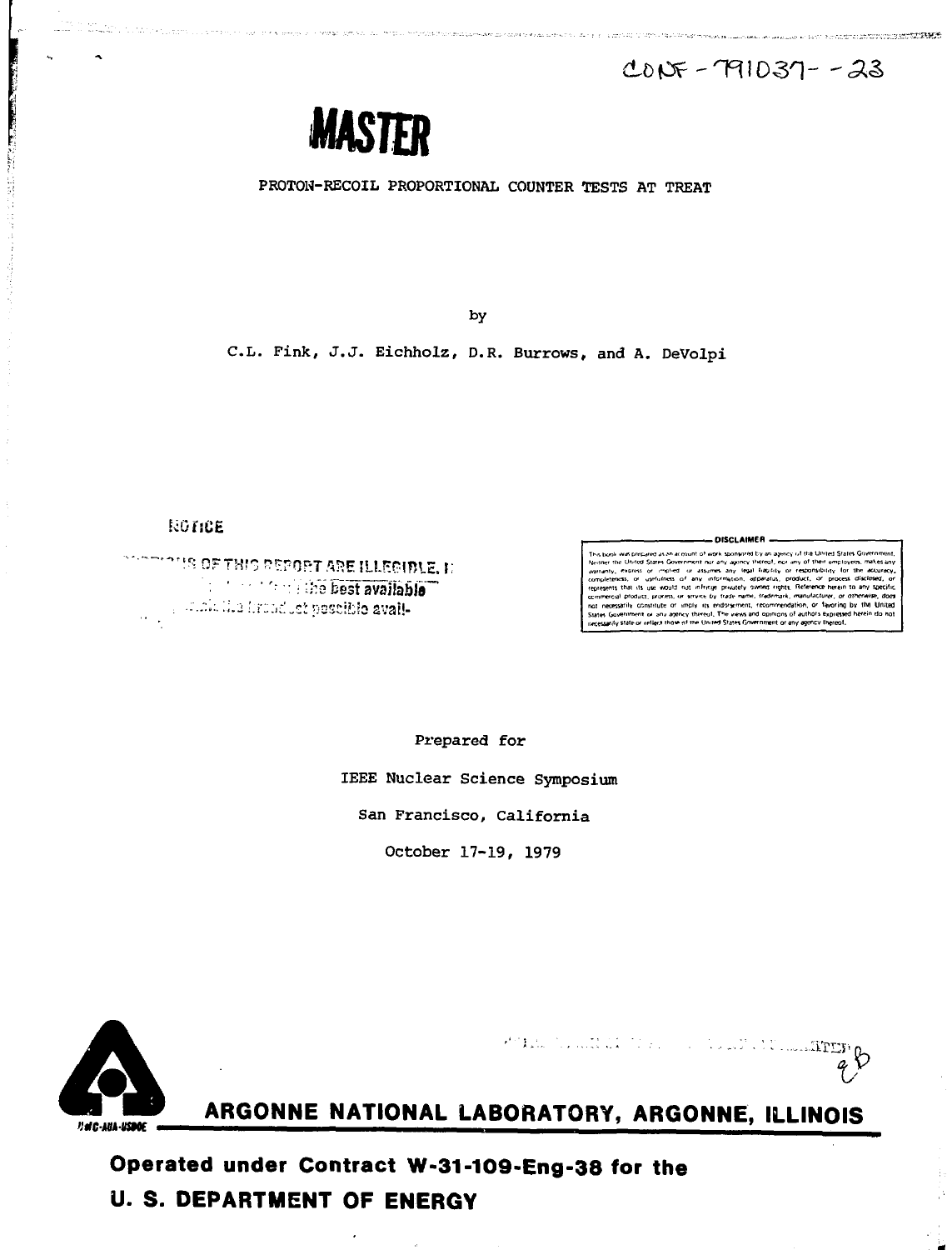The facilities of Argonne National Laboratory are owned by the United States Government. Under the terms of a contract (W-31-109-Eng-38) among the U. S. Department of Energy, Argonne Universities Association and The University of Chicago, the University employs the staff and operates the Laboratory in accordance with policies and programs formulated, approved and reviewed by the Association.

# MEMBERS OF ARGONNE UNIVERSITIES ASSOCIATION

The University of Arizona Carnegie-Mellon University Case Western Reserve University The University of Chicago University of Cincinnati Illinois Institute of Technology University of Illinois Indiana University The University of Iowa Iowa State University

The University of Kansas Kansas State University Loyola University of Chicago Marquette University The University of Michigan Michigan State University University of Minnesota University of Missouri Northwestern University University of Notre Dame

The Ohio State University Ohio University The Pennsylvania State University Purdue University Saint Louis University Southern Illinois University The University of Texas at Austin Washington University Wayne State University The University of Wisconsin-Madison

# **-NOTICE-**

This report was prepared as an account of work sponsored by an agency of the United States Government. Neither the United States nor any agency thereof, nor any of their employees, makes any warranty, expressed or implied, or assumes any legal liability or responsibility for any third party's use or the results of such use of any information, apparatus, product or process disclosed in this report, or represents that its use by such third party would not infringe privately owned rights. Mention of commercial products, their manufacturers, or their suppliers in this publication does not imply or connote approval or disapproval of the product by Argonne National Laboratory or the United States Government.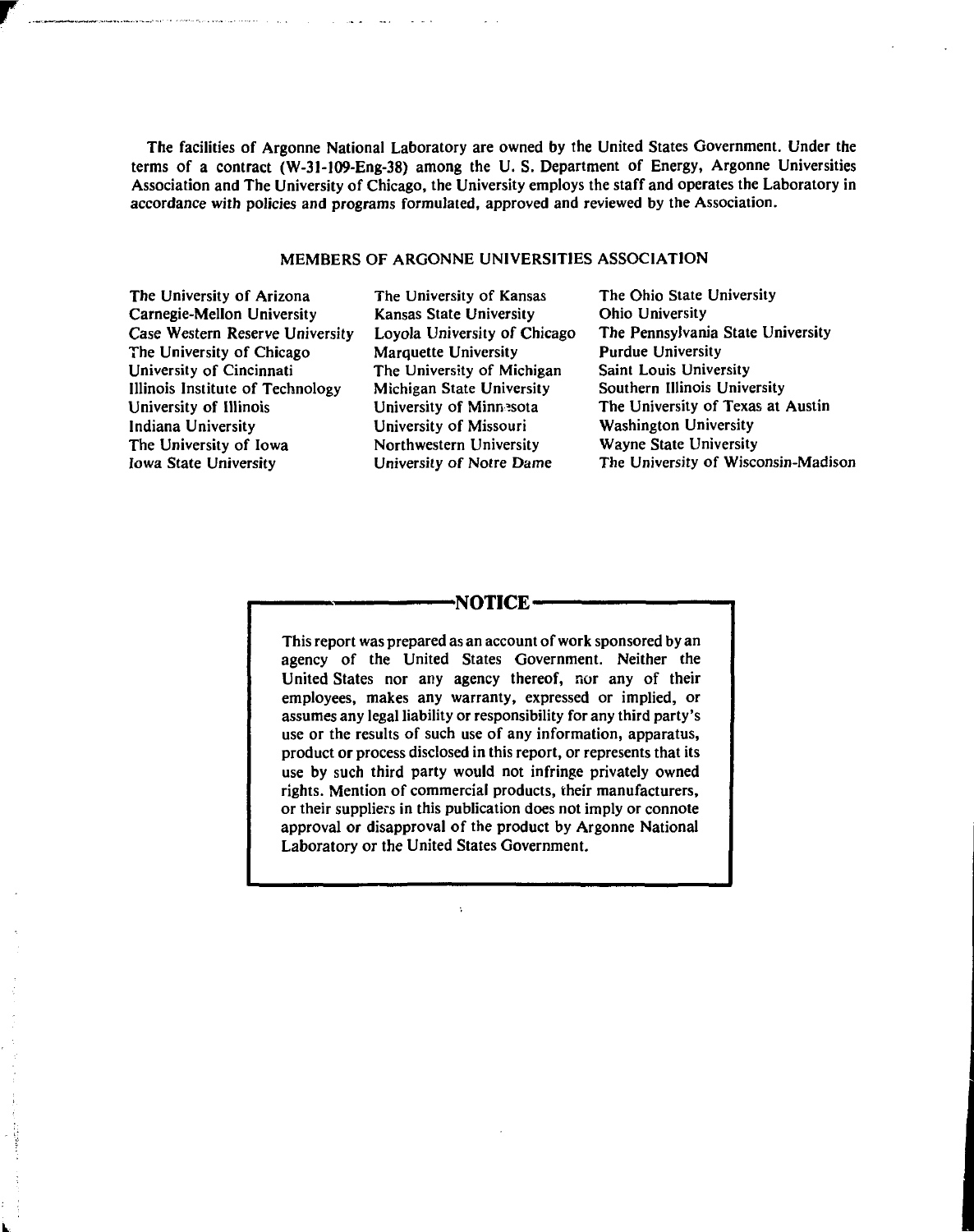## C. L. Fink. J. J. Eichholz, D. R. Surrows, and A. DeVolpi Argonne Kational Laboratory Argonne, Illineis 60439

## **SHEEREY**

Amethane filled proton-recoil proportional counter will be used as a fission neutron detector in the fastmeutron hodoscope. To provide meaningful fuel-motion information the proportional counter should have: a linear response over a wide runge of reactor powers (space charge effects are ninimized); a good signal-tobeckground ratio (the number of high energy neutrons<br>detected cust be naximized relative to low energy<br>mentions, and -effet gamma ray sensitivity cust be kept **Chall);** and a detector efficiency for fission neutrons<br>**above** 1 leV of approximately 12. In addition, it is desirable that the detector and the associated applifier/discriminator be capable of operating at<br>counting rates in excess of 500 kHz. This paper reports on tests that were conducted on several proportional counters at the TAEAT reactor. The goal of these tests<br>Was the determination of a set of counter parameters that would optimize fuel motion detection. The results show that a proton-recoil proportional counter with a<br>methane gas pressure of 0.5 MPa, a counter diameter of 25.4 En, an anode wire diameter of 0.0504 Fm, and a hodoscope detector requirements.

## Fuel Motion Detection

As part of the U.S. fast-reactor safety program,<br>transient tests (1 to 30 s duration) are conducted on cocapsulated fuel pins placed in the center of the Argonne-West Transient Reactor Test Facility (TREAT). A diagnostic requirement for these rests is the measurement of fuel motion before, during, and after stature of the tested fuel pins. Because the fuel pins<br>are autrounded by flowing sodium, and containment walls with thicknesses varying between 10 and 25 cm, fuel<br>motion is conitored by detecting fast-fission neutrons that are enitted by the fuel and that pass through the material surrounding the fuel pins. While fuel motion can also be monitored by detecting prompt fission gamma Eays, the poor penetrability and low signal-to-<br>beckground ratio of these gamma rays linits their<br>wefulness in monitoring fuel motion.

The fast-neutron hodoscope<sup>1,2</sup> produces an image of the fuel pin through the use of a 360-slot steel collimator that is focused on the test fuel. Fission autrons from each rectangular shaped slot are detected by individual neutron detectors and then converted into electronic signals that are counted and stored over time intervals as small as 0.6 ms.

The optimum hodoscope fuel motion detector should have a linear response over a TREAT power range of 0.8 to 15,000 :.., a signal-to-background S/B ratio that is greater than two, and an efficiency (approximately 12)<br>that is sufficient to ensure adequate counting statistics over the smallest data collection intervals statistics over the smallest data collection intervals<br>(1 ms). The current neutron detector consists of a<br>lornyak button<sup>3</sup>, mounted on a photonultiplier tube-<br>While the lornyak button has a high S/B ratio (due to<br>good gam mon-linearity can be corrected snalytically in most<br>cases, this correction does increase the uncertainty in the measured fuel motion.

Recent work at Karlsruhe<sup>4</sup> has shown that a protonmecoil proportional counter can be operated linearly at high counting rates (approximately one megahertz) and at high reactor powers provided that space charge effects. are minimized by keeping the detector gain low (10 to 20) and the gamma ray sensitivity small. The low gain requirement can be sutisfied by the use of low-noise current empliciers. The gamma wensitivity requirement is inherently satisfied in the collimated beam reometry of the hodoscope since by design the collinated beam

"Werk performed under auspices of U.S. Dopt. of Energy

interacts only with the material in the entrance and exit faces of the counters. Because the Earlschuse work<br>was limited to a pressure of 0.1 HPa and because they were unable to neasure the 5/8 ratio, a series of tests<br>on proportional counter performance were consucted at our production and the second services was to obtain an understanding of the impact of various counter parameters on the linearity, S/S ratio and efficiency.

.<br>Linda eeskatate

o e  $\sim$ 

#### Experimental

Two different series of tests were performed. The first series measured the linearity of the preportional counters in three transfent tests with peak reactor<br>powers of 3933, 3924, and 7232 MJ. The gains of the<br>detectors were changed between the 3933 and 3924 MJ. transients but were kept fixed between the  $3924$  and  $7232$ <br>MW transients. A 12.7 mm sheet of lead was placed between the back of the collimator and the detectors for the 7232 MW transient.

The second series of tests neasured the S/2 ratio and detector efficiency for a single fuel pin surrounded by a steel containment that varied in thickness between  $1.6$ , 12.7, and 25.4 mm. The signal in these tests estimated by the fuel pin. The background is a contraryonal to unscale fuel pin. The background is a the fuel pin and of neutrons from the reactor fuel that are scattered into the line-of-sight of the hocescope by the test containment. In these tests the S/B ratio was measured by scanning the hodoscope across the fuel pin in small horizontal increnents.

The physical characterestics of the proportional counters tested are given in Table 1. All of the cylindrical field geometry. No attempt was made to ainizize the amount of material in the entrance and exit  $vidndous.$ 

#### TABLE 1. Physical characteristics of the proportional counters tested.

| Pressure   | Diameter | Anode Wire<br>Diameter | Length | Manufacturer  |  |
|------------|----------|------------------------|--------|---------------|--|
| (HPa)      | (m)      | (m)                    | (mn)   | ٠             |  |
| $0 - 5$    | 25.4     | 0.0254                 | 254    | Reuter Stokes |  |
| <b>0.2</b> | 25.4     | 0.051                  | 102    | <b>LND</b>    |  |
| $0 - 1$    | . 25.4   | 0.051                  | 102    | LND           |  |
| 0. L       | 25.4     | 0.102                  | 102    | LND           |  |
|            |          |                        |        |               |  |

The gains of the detectors were calculated using the formula of Reference 5. The free parameters A and B in the gain curves were determined experimentally by a least-squares fit between the measured pains and the-<br>formula given in Reference 5. A value of 2.7/torr-ma was used for the constant A, and a value of 32.4 V/torr $m$  for  $B$ .

Because of time limitations, the current-sensitive aplifier-discriminator system was the same as that used In a fission counter ionization chamber described in<br>Reference 6. The noise level of this amplifier-<br>discriminator system varied between 50 and 100 ma. This noise level corresponds to an approximate energy threshold of 120 to 240 keV for a counter gain of 10. The amplifier had an integration time constant of 60 ns and a differential time constant of 30 ns in the linearity tests. The pulse-pair resolution of the linearity tests.<br>system was 800 ds.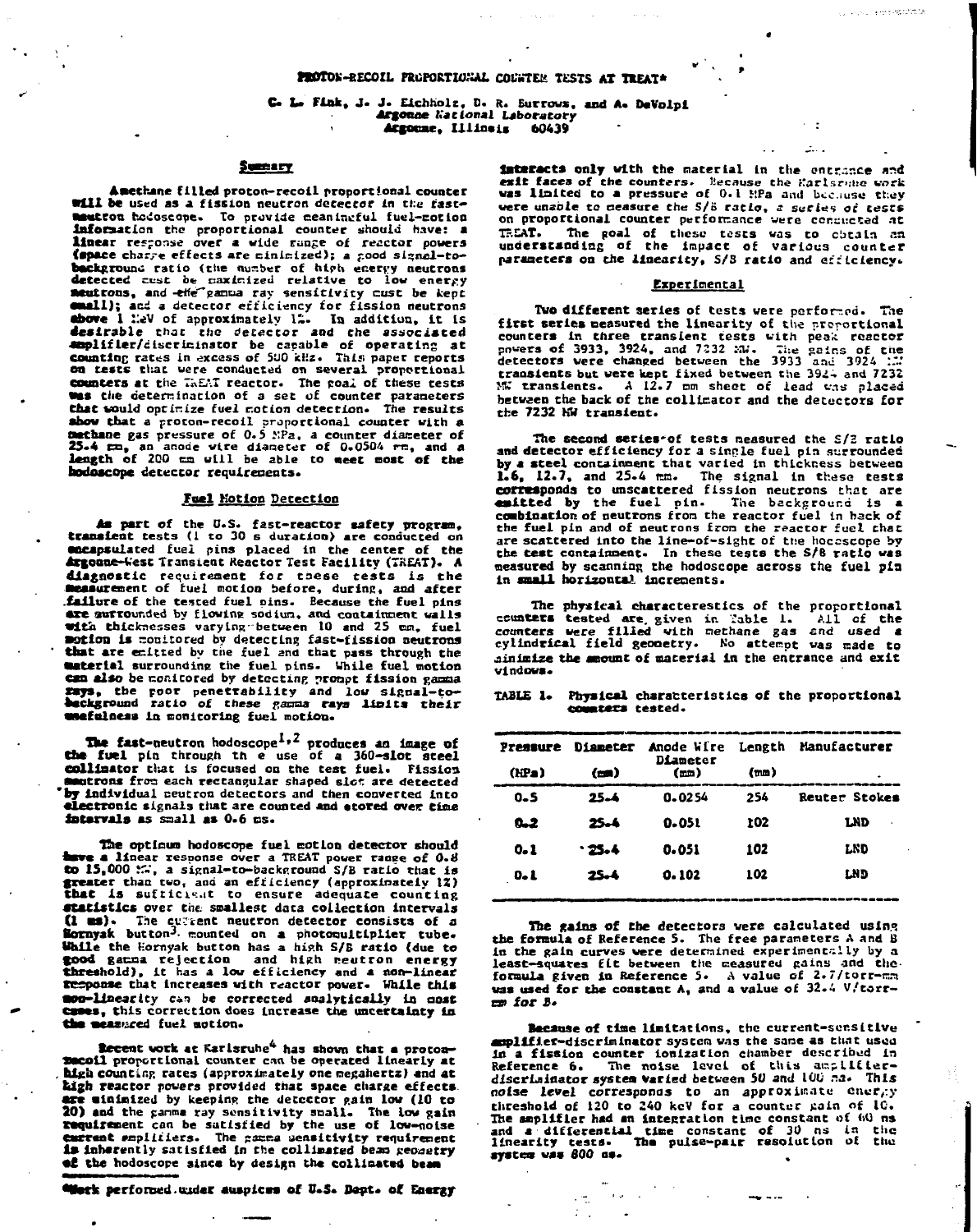### **ttnearltr**

**Space- charge la expected to be the major source of •••linearity in the count rate response of •coportional counter. At htph reactor powers and high detector counting rates, the slow collection time of the positive Ions (typical collection tlce for the tested counters varied between 0.6 and 2.5 cs) results In a (eduction In the effective voltage of the counter. This 1m turn lowers the Rain of die counter and produces a decrease in the observed counting rate.**

**The study of the counter linearity was broken Into tM parts. The first part experimentally aeasured the (•actor power level at which a non-linear response was observed.** The second part was concerned with finding a simple formula that would allow extrapolation of the **«xperlnencal results to counters witb different physical a\*rsaccers.**

**Table 2 gives a summary of the proprotional counter example of the three transient tests. level at which a detector exhibited a non-linear response is shown in the sixth column of Table 2. The colly detected non-linearity occurred in the 0.5 HPa detector during the 3924 and the 7232 MW transients. Tlguxe 1 shows the TREAT power and the measured counting rate of the 0.2 and 0.5 MPa proportional counters for the 3924 MW transient. The Hornyak button response is •4mm for reference.**

**XULE 2. Proportional counter parameters and results for the three transient tests. A dash In the sixth column indicates that the detector response was linesr over the entire powtr range of the transient.**

| Peak<br><b>Reactor</b><br><b>Power</b><br>GW) | Pressure<br>$(\mathbf{f} \mathbf{P} \mathbf{a})$ | Wire<br><b>Radius</b><br>(m) | Voltage<br>W) | Gain |               | Power of Non-<br>Linear Response |
|-----------------------------------------------|--------------------------------------------------|------------------------------|---------------|------|---------------|----------------------------------|
|                                               |                                                  |                              |               |      | Expt.<br>(KH) | Theor.                           |
| 3933                                          | D. 5                                             | 0.0127                       | 3622          | 9    |               | 3100                             |
|                                               | 0.2                                              | 0.0254                       | 2904          | 14   |               | 22600                            |
|                                               | 0. l                                             | 0.0254                       | 1905          | 25   | -             | 43500                            |
|                                               | <b>a.i</b>                                       | 0.0504                       | 2591          | 15   |               | 151000                           |
| 2924                                          | 0.5                                              | 0.0127                       | 3960          | 21   | 1800          | 1600                             |
|                                               | 0. 2                                             | 0.0254                       | 3250          | 50   |               | 8590                             |
|                                               | 0.1                                              | 0.0254                       | 2200          | 155  |               | 9440                             |
|                                               | O. 1                                             | 0.0508                       | 2918          | 62   |               | 46720                            |
| 7232                                          | o. s                                             | 0.0127                       | 3960          | 21   | 1400          | 1600                             |
|                                               | 0.2                                              | 0.0254                       | 3250          | 50   |               | 8590                             |
|                                               | 0.1                                              | 0.0254                       | 2200          | 155  |               | 9400                             |
|                                               | 0. 1                                             | 0.0254                       | 2918          | 62   |               | 46720                            |

**Xt la possible, using a model of the space charge etffect developed by Henrlets' and some simplifying accumptions, to develop an equation that describes the relative behavior of space charge effects between •COportionai counters with different physical •araoeters. The use of the non-linearity data froa Table 2 then allows the prediction of the reactor power 1awals at which other detectors will become non-linear.** 

**2a Heartcks' model the percent change in the proportional counter voltage is given as** 

$$
\Delta \frac{\mathbf{v}}{\mathbf{v}} \propto \frac{\mathbf{v}}{\mathbf{v}} \quad \text{or} \quad \mathbf{v} \tag{1}
$$

**: Chere I is the total current, T is the transit time of** the positive ions, G is the rain, V is the voltage, and L is the length of the counter. The change in voltage **produces a decrease In the count rate because it Effectively reduces the pain. Rather than cry to determine the exact relationship between the percent voltage change and the peccent count rate change It will be assumed in the folloulnp that the percent voltape Change Is proportional to the percent count rate change |«r the class of detectors being investigated.**

The current I of the counter is proportional to the **«££ ldsncy, the TREAT power u. and the total energy lost**



**Fig. la. Seactor power and detector response as a function of time. The oucbers associated with each curve show the anount by wnich 4ata uas oultlplied.**

**lb. The detector count rate divided by the reactor power.**

**by the Incident beam. The efficiency of the counter is In turn proportional co the gas pressure ? and the length L. Because most of the Incident particles are not stopped in the counter (the range of a 1 .'ieV proton In a 0.5 KPa detector is 16 cm), it is reasonaoie za assume that the total energy loss is also proportional to the gas pressure. Thus**

> $T \propto 100$  $(2)$

**Sebatituting Equation 2 into Equation 1 then gives** 

$$
\Delta \frac{\mathbf{v}}{\mathbf{v}} \propto \frac{\mathbf{v} \cdot \mathbf{c}}{\mathbf{v}} \quad . \tag{3}
$$

**The observation that the 0.5 KPa detector exhibited a non-linear response at a power level of 1400 to 1200 HU can now be used along with Equation 3 to predict ac** what power levels other detectors with different **parameters will become non-linear. Thu last column in Table 2 gives these predicted values assuninp that the 0»5 MPa detector became non-linear ac 160U :r~°. /. faetCive ion mobility of 2.75 ra/a per v/cm was used to calculate the transit tines. In general. Equation 3 -appears to qualitatively take into account changes in coiatter prcsmurie, gain, anode radius, and length in predicting space charge effects.**

**Equation 3 indicates that the pressure of a. proportional counter mist be kept as law as possible it space charfte effects are to be minimized. The aaza show that the 0.1 and 0.2 HPa detectors will easily cucc ti.o linearity requirements of the hodoscope detector system**<br>mrovided that the counter gain is kept near lG. The provided that the counter gain is kept near lo. tested 0.5 HPa detector will not have a linear response **over the required TKEAT power range.** However, by<br>**reducing the gain by 4U2 and by increasing the tune**<br>**voltags, the linear response of the 0.5 :!Pa detector can • ei-tended to a TX£AT power of 10.000 t?J.**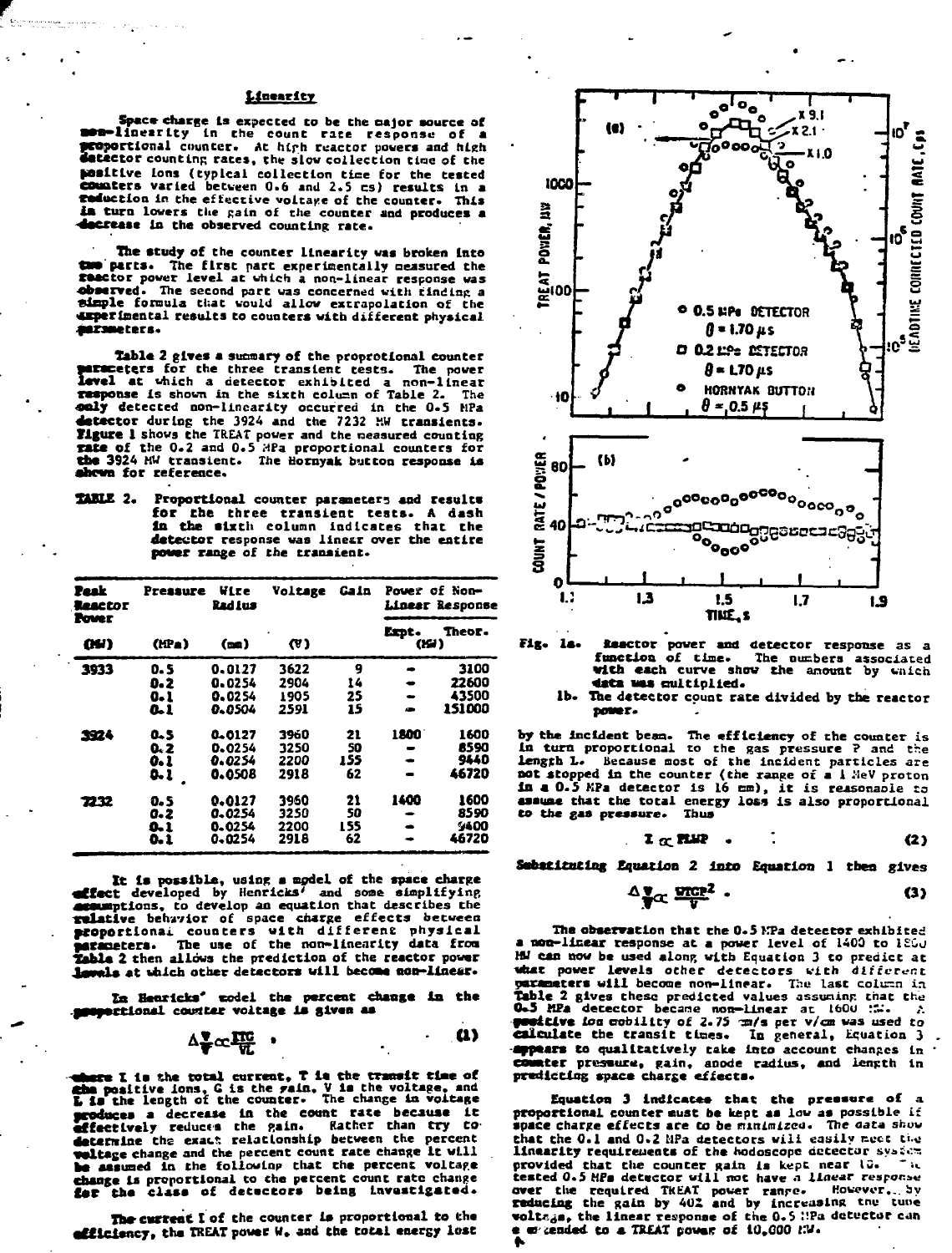## Sienal-to-Backrround Batio

The signal in the hodoscope consists of unscattered distinct of the first public plus interest of the energy spectrum of these neutrons will be harder than the spectrum of these neutrons will be norted that have<br>castgy spectrum of the background neutrons that have increase as the energy of the detected neutron increases Thus optimization of the S/2 ratio for a hodoscope detector consists in varying the counter parameters and discriminator enreshold to caximize the number of high castly neutrons detected while minimizing the number of low energy neutrons.

Some typical hodoscope scans of a single fuel pin<br>are shown in Fig. 2. The containment thickness is i2.7 are soown in rig. 2. and conteinment thickness is 12.7<br>mm. Data from the 0.2 MPa, 0.5 MPa, and the Hornyak<br>button detector are presented. The reactor power during the tests was 80 kW.



Pix. 2. and Hornyak button of a single fuel pin. The genetor power was 80 kW.

The S/B ratio as a function of discriminator<br>threshold is shown in Fig. 3. The counting rate as a<br>function of threshold is also shown for reference. The increase in the counting rate at low discriminator thresholds is due to the presence of gamma rays. The decrease in counting rate at high thresholds is due to a capid decrease in the detection efficiency of the say the counter for high energy neutrons. The<br>**proportional** counter for high energy neutrons. The scoil protons from high energy neutrons is smaller than the discriminator threshold energy. This also explains thy the rapid decrease in detector efficiency for the<br>Q.5 HPa detector occurs at a higher energy threshold a that of the 0.1 HPa detector.

Figure 3 shows that the S/B ratio of the 0.5 MPa letector is closust to that of the the Hornyak button. The data also indicate that the S/B ratio improves as the neutron threshold is increased. A limitation on how the neutron threshold is increased. A limitation on how<br>
such the  $S/B$  can be improved is set by the change in<br>
detector efficiency. In going from a threshold of 0.3<br>
NeV to 1.5 MeV the  $S/B$  ratio of the 0.5 MPa detector<br> the efficiency decreases by a factor of 100. Results



Fir. 3. The measured S/B ratio and the detector count rate as a function of neutron energy threshold. Because the detector current is not a simple struction of the neutron energy, the energy<br>ecale is only approximate.

similar to Figure 3 were obtained for a containment thickness of 25.4 mm.

The TREAT experiments indicate that it is necessary to operate the proprotional counters at a high pressure in order to obtain a S/B ratio similar to that of the Hornyak button detector. For a 0.5 WPa detector with a neutron energy threshold of 1.5 MeV the S/B ratio of the proportional counter will be within 15 to 25% of the Hornyak button. The data also suggest that the S/3 ratio of a proportional counter could be improved by increasing the counter radius since this would allow higher energy neutrons to lose more energy in the counter.

## Datector Efficiency

The detector efficiency results are summarized in Table 3. They were taken from the data presented in<br>Fig. 3 and were normalized to a tube length of 2Co mm. The Table shows that the 0.5 MPa detector has an efficiency that is an order of magnitude better than the Rornyak button detector, even at a threshold of 1.5 hev. The absolute efficiency at this threshold is<br>approximately 12 which is in aggreement with the 0.15% measured efficiency of the Hornyak button.

Table 3. Efficiencies of the proportional counters relative to the Hornyak button.

| Threshold<br>(XeV) | Pressure<br>(FPa) | Length<br>$($ ma $)$ | Count Rate Latio<br>PC/HB |  |
|--------------------|-------------------|----------------------|---------------------------|--|
| $0 - 3$            | $0 - 1$           | 200                  | 2.8                       |  |
| 0.3<br>$0 - 3$     | 0.2<br>$0 - 5$    | 200<br>200           | 9.6<br>19.                |  |
| 1.5                | 0. L              | 200                  | 0.18                      |  |
| 1.5<br>1.5<br>٠    | 0.2<br>0.5        | 200<br>200           | 1.8<br>11.                |  |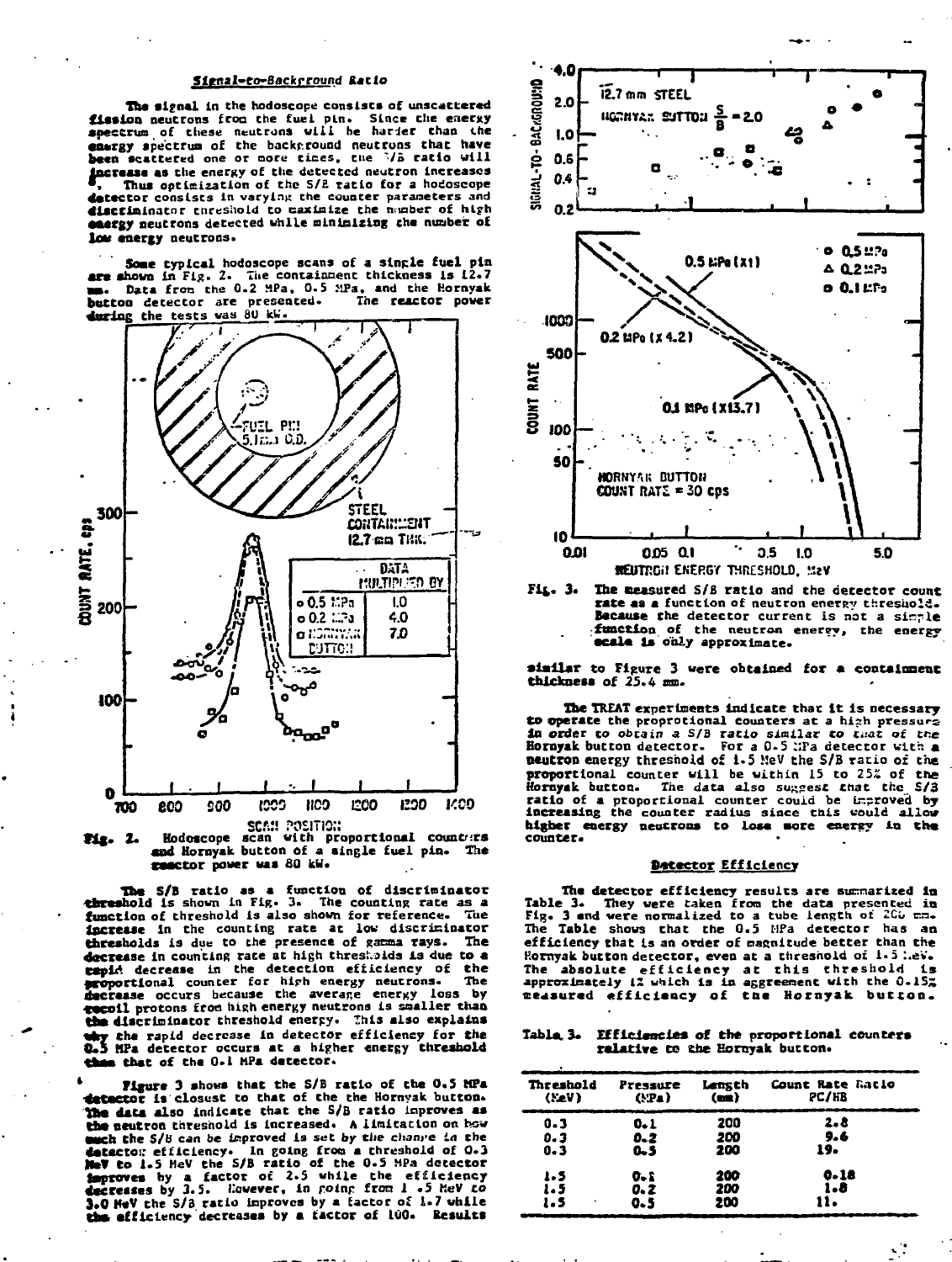## Maximum System Counting Rate

In the transient tests the electronic system had a<br>paise pair resolution of 800 ns. As shown in Fiz. 1,<br>powerer, the measured deadtimes were considerably larger. (These deadtimes correspond to a maximum counting rate of approximately 550 kHz.) The exact reason for this discrepancy between the measured dend Elmes not this uiscrepancy occurent the measurements<br>
understood. While it is possible chat this discrepancy<br>
is due to space charge effects, a more likely explanation is pulse pile-up on the negative portion of<br>the differentiated counter pulse as described in<br>Reference 9. This suggests that some type of baseline restoration will be required in the final electronic dealgo if counting rates of 1 hiz are to be achieved.

### Final Proportional Counter Design

The final design of the proportional counter fuel motion detector involves a tradeoff between the range of seactor powers over which the counter will be linear. and the S/B ratio of the detector. In the final design t have chosen to emphasize the S/B ratio and limit the linear range of the detector.

The S/B ratio is maximized by operating the counter at high gas pressures and by using large tube diameters. The tube diameter of 25.4 mm is fixed by space limitations behind the collimator. The gas pressure of 0.5 MPa was chosen because it gave a S/B ratio only alightly worse than the Hornyak button while still<br>allowing the detector to cover a reasonable range of TREAT povers.

Space charge effects can be minimized by ruising the operating voltage of the counter. By Increasing the ande radius from 0.0127 cm to 0.0254 cm, the operating voltage will increase to approximately 6000 volts. The higher voltage should extend the TREAT power at which the detector response becomes non-linear by a factor in two. A furthur increase will be obtained by designing the amplifier-discriminator system to operate at rains as low as six. In addition, the garma sensitivity of<br>the counters is also being reduced by offsocial the<br>collimator bean from the electrical insulators in the center of the tube. a sketch of the final proprotional<br>counter design. It is expected that this counter will<br>have a linear response up to TREAT powers of 10,000 in

The choice of the above counter parameters has had<br>some impact on the desgin of the mechanical components of the detector array. In particular the nucl to components over the projected 10 year lifetime of the<br>sy. 'm has resulted in the entire array being enclosed in a mit that will be filled with sulfur hexaflouride at atmospheric pressure. Since operating experience may suspect a slightly different gas pressure, provision has<br>been made through the use of a long pump-out tube to allow the gas pressure to be changed at least three elmon.